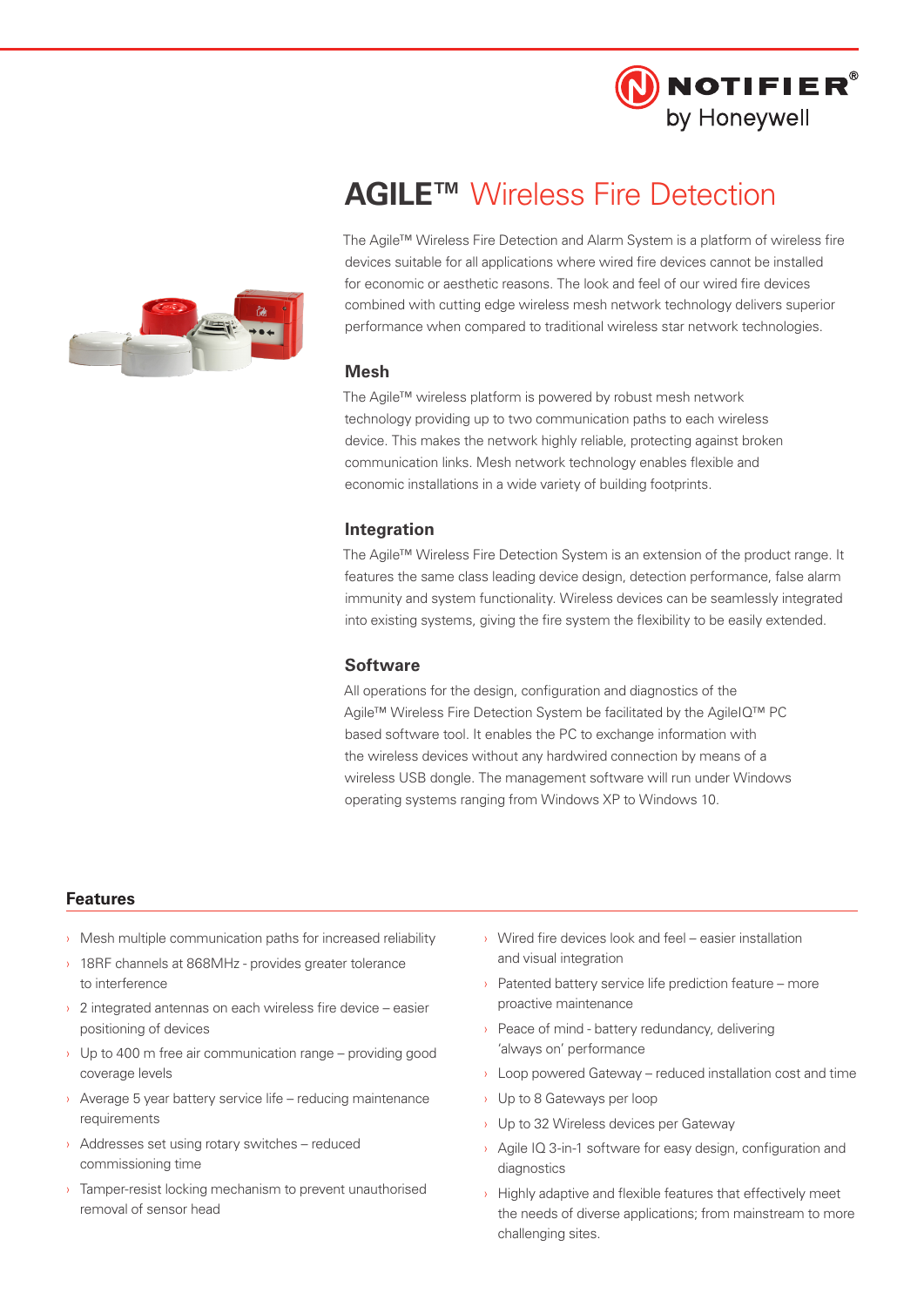|                                          |                                                                                                                           |                                    |                                 |                                                                            |                                 |                                 |                                                                         |                                   | Agill                                                         |
|------------------------------------------|---------------------------------------------------------------------------------------------------------------------------|------------------------------------|---------------------------------|----------------------------------------------------------------------------|---------------------------------|---------------------------------|-------------------------------------------------------------------------|-----------------------------------|---------------------------------------------------------------|
|                                          | <b>DETECTOR</b>                                                                                                           | <b>MANUAL CALL</b><br><b>POINT</b> | SOUNDER*                        | <b>SOUNDER</b><br><b>STROBE*</b>                                           | <b>REPEATER</b>                 | <b>RF MODULE</b>                | <b>GATEWAY</b>                                                          | <b>REMOTE</b><br><b>INDICATOR</b> | <b>USB DONGLE</b>                                             |
| <b>PRODUCT</b><br>VARIANT                | NRX-SMT3<br>NRX-OPT<br>NRX-TFIX58<br>NRX-TDIFF                                                                            | NRX-WCP                            | NRX-WS-RR<br>NRX-WS-WW          | NRX-WSF-RR<br>NRX-WSF-WR                                                   | NRX-REP                         | <b>NRX-M711</b>                 | NRXI-GATE                                                               | NRX-IRK                           | NRX-USB                                                       |
| <b>RADIO</b><br><b>FREQUENCY</b>         | 865-870 MHz                                                                                                               | 865-870 MHz                        | 865-870 MHz                     | 865-870 MHz                                                                | 865-870 MHz                     | 865-870 MHz                     | 865-870 MHz                                                             | 865-870 MHz                       | 865-870 MHz                                                   |
| <b>TRANSMITTING</b><br><b>POWER</b>      | $<$ 25mW e.r.p.                                                                                                           | <25mW e.r.p.                       | $<$ 25mW e.r.p.                 | $<$ 25mW e.r.p.                                                            | $<$ 25mW e.r.p.                 | $<$ 25mW e.r.p.                 | $<$ 25mW e.r.p.                                                         | <25mW e.r.p.                      | <25mWe.r.p.                                                   |
| <b>SUPPLY</b>                            | 4 CR123A 3V<br><b>Batteries</b>                                                                                           | 4 CR123A 3V<br><b>Batteries</b>    | 4 CR123A 3V<br><b>Batteries</b> | 4 CR123A 3V<br><b>Batteries</b>                                            | 4 CR123A 3V<br><b>Batteries</b> | 4 CR123A 3V<br><b>Batteries</b> | Communication<br>Line Supply<br>Range: 24V<br>Standby<br>Current: 230µA | 2 CR123A 3V<br><b>Batteries</b>   | <b>USB</b><br>connector<br>type A<br>Average<br>Current: 33mA |
| <b>HEIGHT</b>                            | NRX-SMT3 - 72mm<br>NRX-OPT - 62mm<br>NRX-TFIX58 -<br>70mm<br>(with B501RF base)<br>NRX-TDIFF - 70mm<br>(with B501RF base) | 94mm                               | 75mm<br>(with B501RF<br>base)   | 97mm<br>(with B501RF<br>base)                                              | 52mm<br>(with B501RF<br>base)   | 125mm                           | 42mm<br>(with B501RF<br>base)                                           | 51 <sub>mm</sub>                  | 13mm                                                          |
| LENGTH /<br><b>DIAMETER</b>              | 104mm                                                                                                                     | 99 mm                              | 121mm                           | 121mm                                                                      | 102mm                           | <b>125mm</b>                    | 102mm                                                                   | 95mm                              | 96.2mm                                                        |
| <b>DEPTH</b>                             | N/A                                                                                                                       | 71 mm                              | N/A                             | N/A                                                                        | N/A                             | 58mm                            | N/A                                                                     | 37mm                              | 31.2mm                                                        |
| <b>WEIGHT - WITH</b><br><b>BATTERIES</b> | NRX-SMT3 - 250g<br>NRX-OPT - 246g<br>NRX-TFIX58 - 238g<br>(with B501RF base)<br>NRX-TDIFF - 238g<br>(with B501RF base)    | 318g                               | 373g                            | 430g                                                                       | 181g                            | 317g                            | 90g                                                                     | 100 <sub>g</sub>                  | 19,5g                                                         |
| <b>HUMIDITY - NO</b><br>CONDENSATION     | 10: 93 %RH                                                                                                                | 10: 93 %RH                         | 10: 93 % RH                     | 10: 93 %RH                                                                 | 10: 93 % RH                     | 5: 95 %RH                       | 10: 93 %RH                                                              | 10: 93 % RH                       | N/A                                                           |
| <b>OPERATING</b><br><b>TEMPERATURE</b>   | $-30:60 °C$                                                                                                               | $-30:60 °C$                        | $-30:60 °C$                     | $-30:55 °C$                                                                | $-30:60 °C$                     | $-20:60 °C$                     | $-30:60 °C$                                                             | $-10:60 °C$                       | 0:50 °C                                                       |
| <b>FIRE STANDARD</b>                     | EN54-25 (RF)<br>EN54-5 (Thermal)<br>EN54-7 (Photo)                                                                        | EN54-25 (RF)<br>EN54-11            | EN54-25 (RF)<br>EN54-3          | N54-25 (RF)<br>EN54-3<br>EN54-23 (W-<br>$3.5 - 10$                         | EN54-25 (RF)<br>EN54-18         | EN54-25 (RF)<br>EN54-18         | EN54-25 (RF)<br>EN54-18; EN54-17                                        | $\mathsf{N}/\mathsf{A}$           | N/A                                                           |
| <b>PACKAGE</b><br><b>WEIGHT</b>          | NRX-SMT3 - 263g<br>NRX-OPT - 258g<br>NRX-TFIX58 - 251q<br>NRX-TDIFF - 251g                                                | 445g                               | 385g                            | 445g                                                                       | 243g                            | 391g                            | 132g                                                                    | 260g<br>(2pcs/box)                | 63g                                                           |
| PACKAGE SIZE<br>$MM - L - W - H$         | 134 x 109 x 72                                                                                                            | 134 x 109 x 72                     |                                 | 148 x 125 x 87 148 x 125 x 87 148 x 148 x 60 168 x 148 x 60 115 x 112 x 39 |                                 |                                 |                                                                         | 134 x 109 x 72                    | 115 x 112 x 39                                                |

\*Please note that sounders synchronization in CLIP protocol is guaranteed

only between sounders connected to the same gateway.